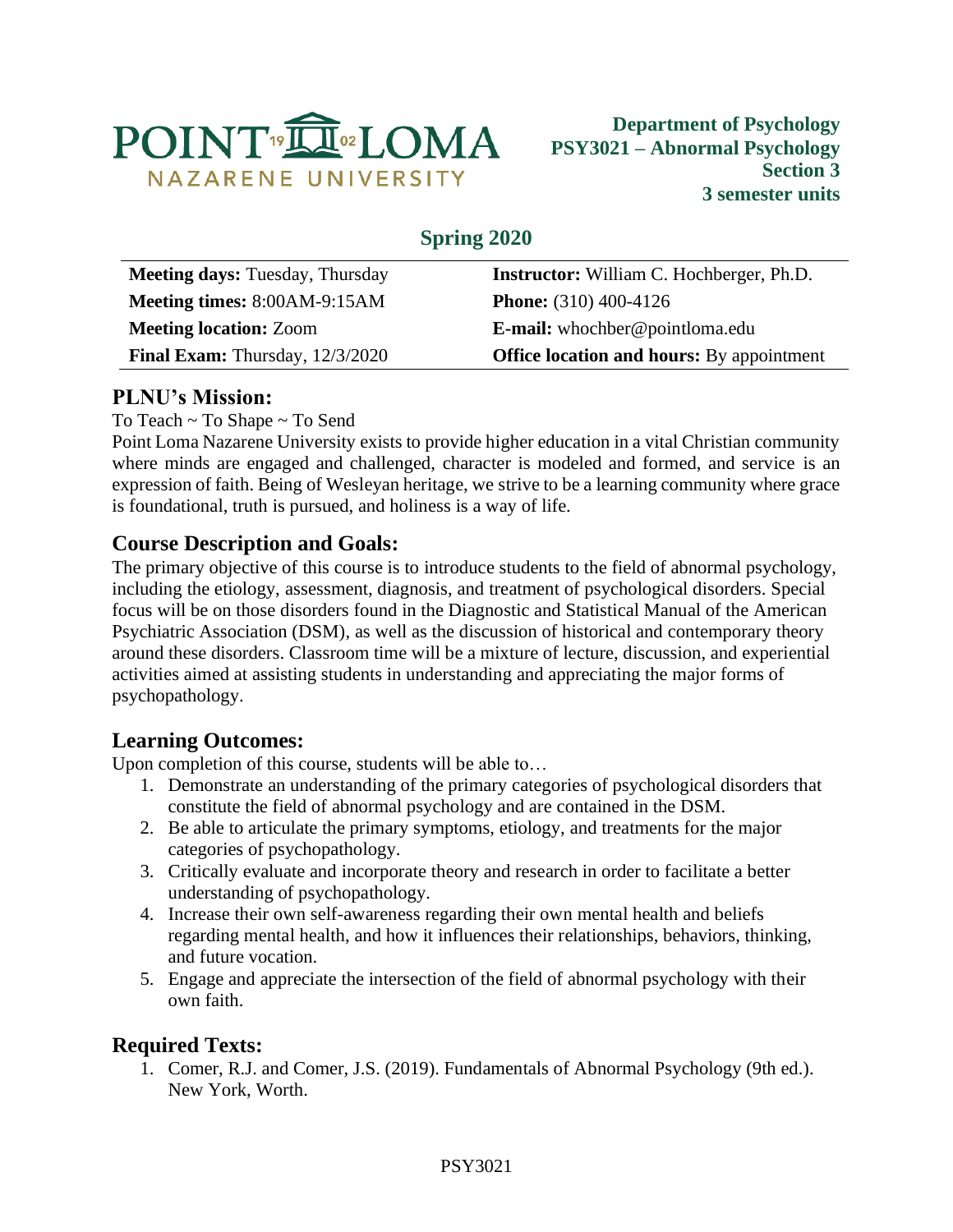2. Stanford, Matthew S. (2012). Grace for the Afflicted: A Clinical and Biblical Perspective on Mental Illness. Downers Grove, IL: InterVarsity Press.

### **Recommended Resources:**

1. American Psychiatric Association (2013). Diagnostic and Statistical Manual of Mental Disorders, Fifth Edition. Washington, D.C.: the American Psychiatric Association.

## **Course Credit Hour Information:**

In the interest of providing sufficient time to accomplish the stated Course Learning Outcomes, this class meets the PLNU credit hour policy for a 3-unit class delivered over 16 weeks. It is anticipated that students will spend a minimum of 37.5 participation hours per credit hour on their coursework. For this course, students will spend an estimated 112.5 total hours meeting the course learning outcomes. The time estimations are provided in the Canvas modules.

## **Assignments:**

*Scheduled Readings*

• The reading assignments in the schedule form the basis of the lectures and discussions and should be read prior to the lecture date. All chapters listed refer to those in *Fundamentals of Abnormal Psychology* (Comer & Comer, 2019).

### *Case Discussions*

- On Canvas within the "Discussions" module there are sets of clinical cases that correspond to each of the four sections of the semester (Weeks 1-2, Weeks 4-7, Weeks 8-12, and Weeks 12-15). For each section, students will select a specific number of cases, and then provide their diagnosis (with possible diagnoses being any topic covered within that section) with a brief bullet point or narrative description of why the case meets criteria for that disorder. Students will post their responses to the associated Canvas Discussion board before the exam day of the associated discussion group. Students will not only be graded based on whether or not they arrived at the correct diagnoses, but also how they utilized evidence to reach their conclusion. The specific number of cases (per section) that students will discuss are as follows:
	- o Weeks 1-2, both cases
	- o Weeks 4-7, 4 of the possible 6 cases
	- o Weeks 8-12, 5 of the possible 7 cases
	- o Weeks 12-15, 2 of the possible 3 cases

### *Faith and Abnormal Psychology Essay*

• Students will write a paper exploring the intersection of their faith and the field of abnormal psychology. This will consist of both 1) a response to the content and themes presented in *Grace for the Afflicted: A Clinical and Biblical Perspective on Mental Illness*, and 2) an exploration of their own thoughts and connection to their own personal faith. This paper should not simply be a review and summary of *Grace for the Afflicted*, but rather it is an opportunity for students to freely explore, discuss, and evaluate their stance on a variety of topics, including, but not limited to: the existence of suffering due to mental illness, spiritual conceptualizations of mental illness, and the implications of psychological disorders leading people towards/away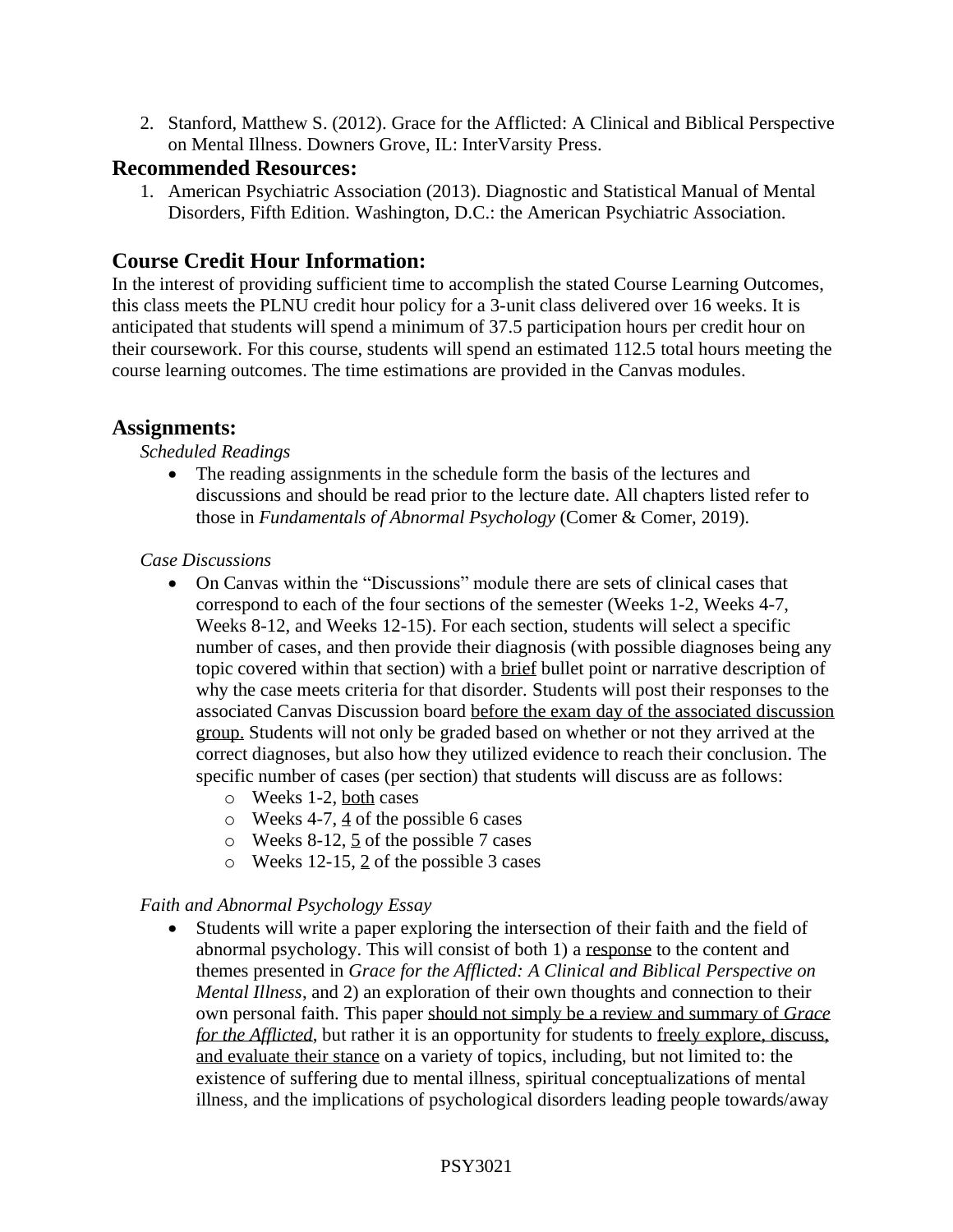from God. Given the very broad nature of this assignment, I will be open and available to meet with students in order to help choose and/or refine their topics of discussion. Further, credit for this assignment will be very generous as long as it demonstrates a meaningful and genuine discussion of the above topics. A full lecture period devoted to a group discussion of the content of this assignment will immediately follow when the assignment is collected. This paper should be written in APA style with the body being approximately 8 pages long.

#### *Psychological Disorder Essay*

• Students will write a comprehensive review of a specific psychological disorder of their own choosing. They can pick from any specific disorder found in the DSM-5 (e.g., Schizophrenia, Obsessive-Compulsive Disorder, etc.). This essay will provide a detailed discussion of: 1) the clinical features/symptoms of the disorder, 2) prevalence and epidemiology, 3) the major theories regarding the disorder and its etiology (e.g., biochemical, psychological, sociocultural), 4) contemporary treatment methodologies, and 5) anything else relevant to understanding the condition from a contemporary perspective. The goal of this paper is to foster a deeper understanding of a specific psychological disorder. The textbook for this course (Comer & Comer, 2019), the DSM-5, and lecture notes should be used as resources as well as a general outline for important domains to over in the essay. Sources from peer-reviewed journal articles, professional textbooks, or other forms of professional and evidence-based online resources are also encouraged. Students are encouraged to reach out to the professor to discuss their desired topic, for any assistance in vetting references, and ensuring the essay is of appropriate and sufficient scope. This paper should be written in APA style with the body being approximately 8 pages long.

### **Exams:**

There will be four (4) exams spaced evenly across the semester. Each exam will include information derived from a combination of assigned readings and lecture material, and will consist of a combination of multiple choice and short-response style questions. Before each exam there will be a full lecture period devoted to reviewing the content covered on the exam with students (i.e., a "review session"). In each exam, heavy emphasis will be placed on the students' ability to analyze clinical case examples. Exam #1 will consist of information covered from Weeks 1-2, Exam #2 Weeks 4-7, and Exam #3 Weeks 8-12. The final exam (Exam #4) will be cumulative (covering Weeks 1-15) but weighted towards information covered from Week 12-15. Performance distributions of these exams will be evaluated and adjusted at the discretion of the professor. Per PLNU Policy, exams may be deferred due only to illness or other equally valid conditions over which the student has no control. Approval for deferral must occur **before** the scheduled examination, and is subject to the discretion of the professor.

| -------      |                  |
|--------------|------------------|
| Letter Grade | Percentage Score |
|              | $>93\%$          |
| -            | 90-92%           |
|              | 88-89%           |
|              | 84-87%           |

### **Grading Criterion and Scale:**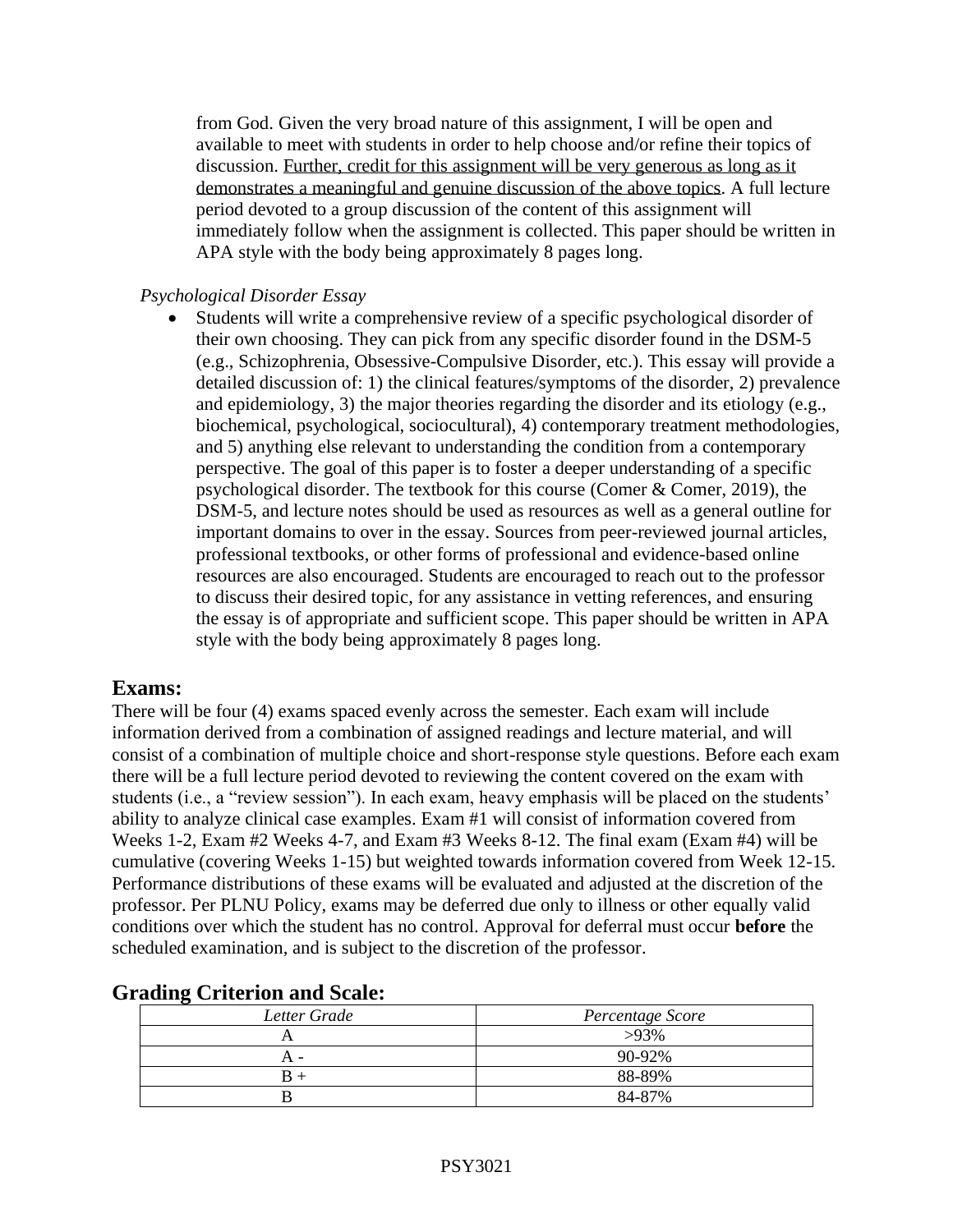| B.    | 80-83%  |
|-------|---------|
| $C +$ | 77-79%  |
| ⌒     | 70-76%  |
| C -   | 65-69%  |
| $D +$ | 62-64%  |
|       | 55-61%  |
| D.    | 50-54%  |
|       | $<$ 50% |
|       |         |

| Assignment                                    | <b>Percent of Total Grade</b> |  |  |
|-----------------------------------------------|-------------------------------|--|--|
| Exams $#1-3$                                  | 15% each (45% total)          |  |  |
| Exam #4 (Final Exam)                          | 20%                           |  |  |
| Christianity and Abnormal Psychology<br>Essay | 15%                           |  |  |
| <b>Psychological Disorder Essay</b>           | 15%                           |  |  |
| <b>Case Discussions</b>                       | 5%                            |  |  |
|                                               |                               |  |  |

## **Late Work Policy:**

All assignments must be uploaded in digital form to Canvas at the start of class (8AM) on the date indicated on the course outline and schedule in order to be graded. After this cutoff has passed, the submission portal will close and assignments can no longer be submitted. However, late assignments will be accepted if they are emailed directly to the professor. Please note that all late submissions will receive a penalty of a **10% deduction per day** off the total points for the assignment until the assignment is received by the professor. If the assignment is not submitted within 7 days of the due date, and no exception has been granted by the professor, the assignment will be counted as missing and receive no credit.

## **State Authorization:**

State authorization is a formal determination by a state that Point Loma Nazarene University is approved to conduct activities regulated by that state. In certain states outside California, Point Loma Nazarene University is not authorized to enroll online (distance education) students. If a student moves to another state after admission to the program and/or enrollment in an online course, continuation within the program and/or course will depend on whether Point Loma Nazarene University is authorized to offer distance education courses in that state. It is the student's responsibility to notify the institution of any change in his or her physical location. Refer to the map on **State Authorization** to view which states allow online (distance education) outside of California.

## **Official PLNU Policies:**

#### *Copyright*

Point Loma Nazarene University, as a non-profit educational institution, is entitled by law to use materials protected by the US Copyright Act for classroom education. Any use of those materials outside the class may violate the law.

#### *Academic Honesty*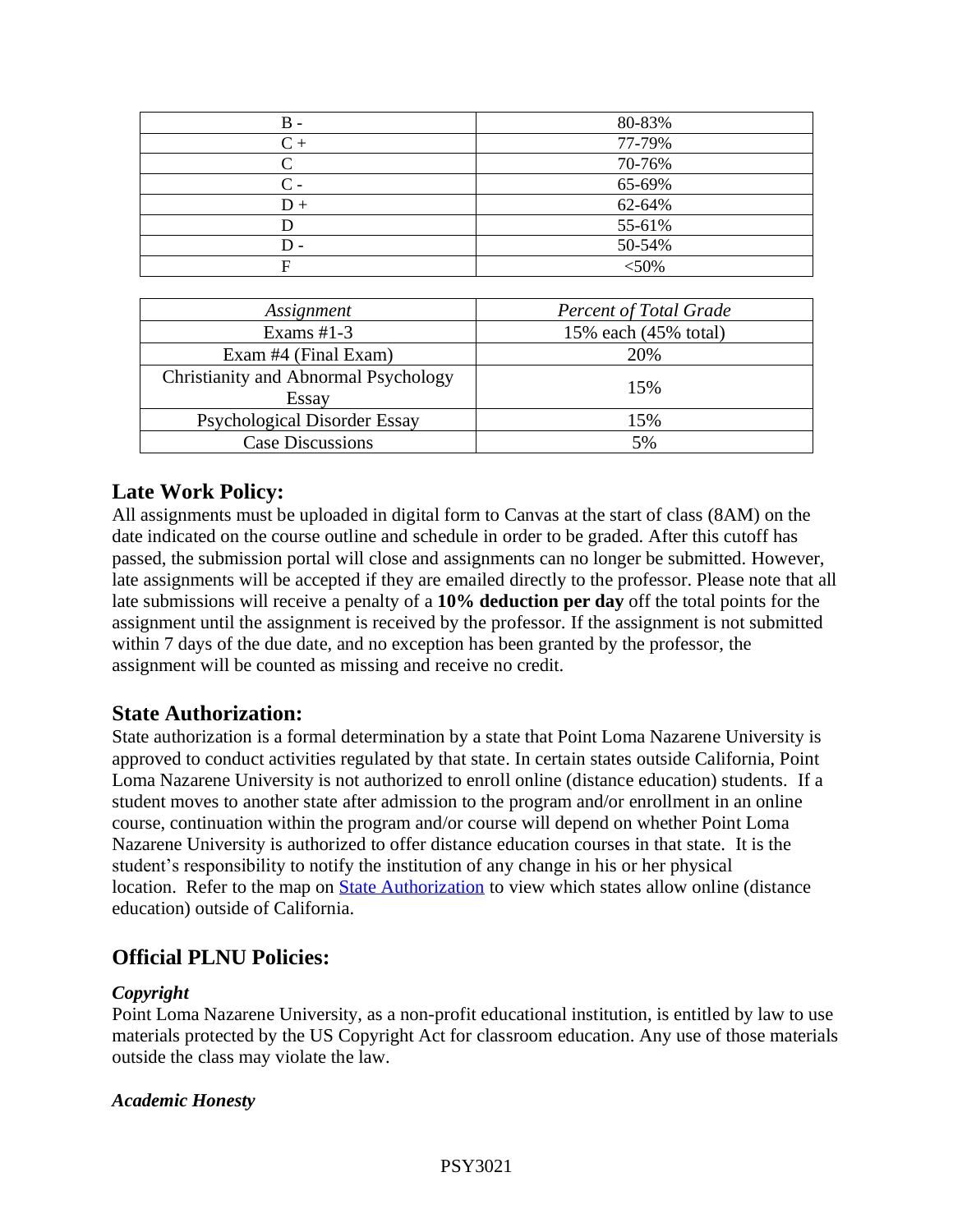Students should demonstrate academic honesty by doing original work and by giving appropriate credit to the ideas of others. Academic dishonesty is the act of presenting information, ideas, and/or concepts as one's own when in reality they are the results of another person's creativity and effort. A faculty member who believes a situation involving academic dishonesty has been detected may assign a failing grade for that assignment or examination, or, depending on the seriousness of the offense, for the course. Faculty should follow and students may appeal using the procedure in the university Catalog. See [Academic Policies](https://catalog.pointloma.edu/content.php?catoid=41&navoid=2435#Academic_Honesty) for definitions of kinds of academic dishonesty and for further policy information.

#### *Academic Accommodations*

While all students are expected to meet the minimum standards for completion of this course as established by the instructor, students with disabilities may require academic adjustments, modifications or auxiliary aids/services. At Point Loma Nazarene University (PLNU), these students are requested to register with the Disability Resource Center (DRC), located in the Bond Academic Center [\(DRC@pointloma.edu](mailto:DRC@pointloma.edu) or 619-849-2486). The DRC's policies and procedures for assisting such students in the development of an appropriate academic adjustment plan (AP) allows PLNU to comply with Section 504 of the Rehabilitation Act and the Americans with Disabilities Act. Section 504 prohibits discrimination against students with special needs and guarantees all qualified students equal access to and benefits of PLNU programs and activities. After the student files the required documentation, the DRC, in conjunction with the student, will develop an AP to meet that student's specific learning needs. The DRC will thereafter email the student's AP to all faculty who teach courses in which the student is enrolled each semester. The AP must be implemented in all such courses. If students do not wish to avail themselves of some or all of the elements of their AP in a particular course, it is the responsibility of those students to notify their professor in that course. PLNU highly recommends that DRC students speak with their professors during the first two weeks of each semester about the applicability of their AP in that particular course and/or if they do not desire to take advantage of some or all of the elements of their AP in that course.

#### *Attendance and Participation*

Regular and punctual attendance at all **synchronous** class sessions is considered essential to optimum academic achievement. If the student is absent for more than 10 percent of class sessions (virtual or face-to-face), the faculty member will issue a written warning of deenrollment. If the absences exceed 20 percent, the student may be de-enrolled without notice until the university drop date or, after that date, receive the appropriate grade for their work and participation. In some courses, a portion of the credit hour content will be delivered **asynchronously** and attendance will be determined by submitting the assignments by the posted due dates. See [Academic Policies](https://catalog.pointloma.edu/content.php?catoid=46&navoid=2650#Class_Attendance) in the Undergraduate Academic Catalog. If absences exceed these limits but are due to university excused health issues, an exception will be granted.

### *Asynchronous Attendance/Participation Definition*

A day of attendance in asynchronous content is determined as contributing a substantive note, assignment, discussion, or submission by the posted due date. Failure to meet these standards will result in an absence for that day. Instructors will determine how many asynchronous attendance days are required each week.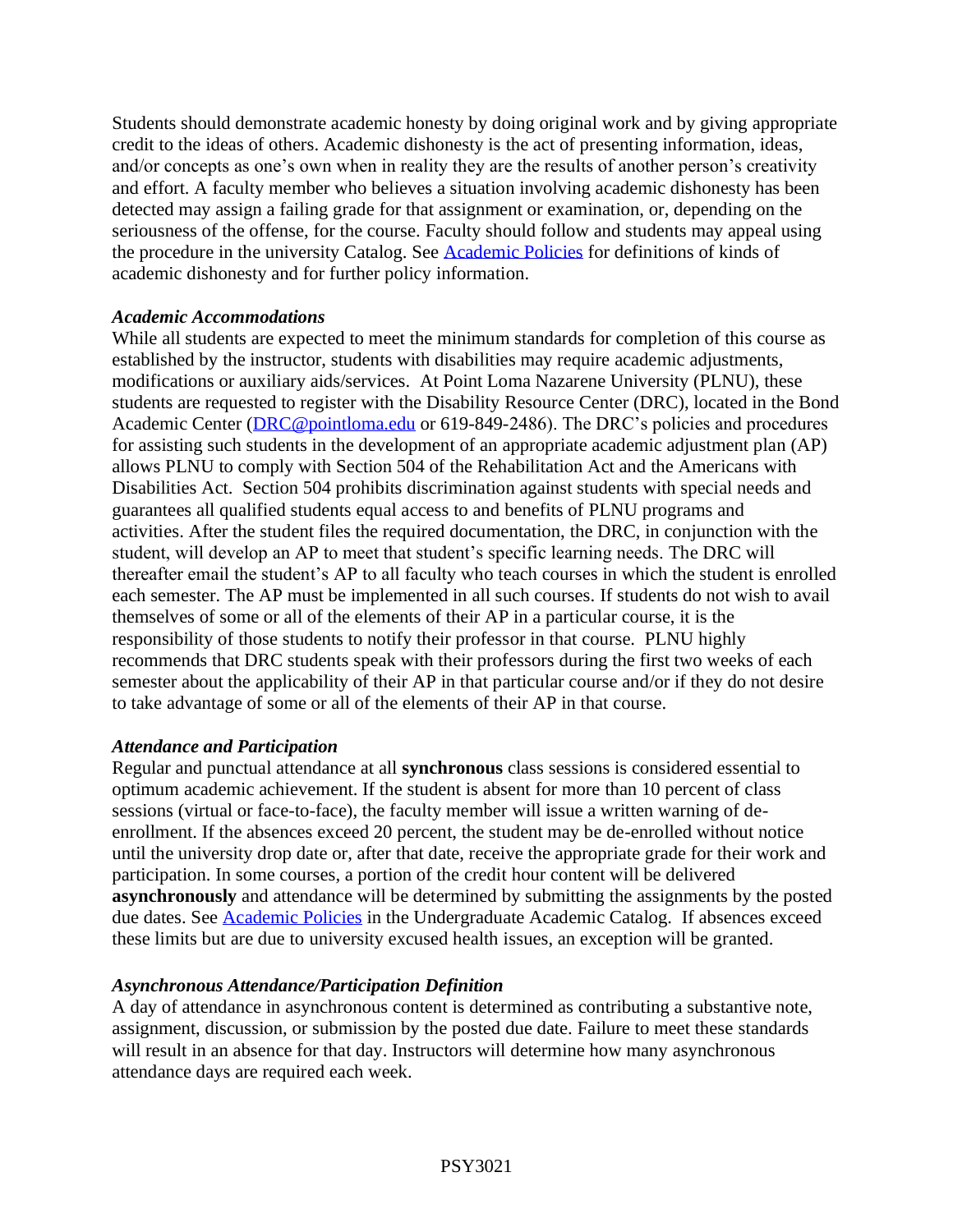#### *Spiritual Care*

Please be aware PLNU strives to be a place where you grow as whole persons. To this end, we provide resources for our students to encounter God and grow in their Christian faith. If students have questions, a desire to meet with the chaplain or have prayer requests you can contact the [Office of Spiritual Development](https://www.pointloma.edu/offices/spiritual-development)

#### *Use of Technology*

In order to be successful in the online environment, you'll need to meet the minimum technology and system requirements; please refer to the *[Technology and System Requirements](https://help.pointloma.edu/TDClient/1808/Portal/KB/ArticleDet?ID=108349)* information. Additionally, students are required to have headphone speakers compatible with their computer available to use. If a student is in need of technological resources please contact [student-tech](mailto:student-tech-request@pointloma.edu)[request@pointloma.edu.](mailto:student-tech-request@pointloma.edu) Problems with technology do not relieve you of the responsibility of participating, turning in your assignments, or completing your class work.

## **Office Hours and Availability:**

I am able and willing to meet with students by request. In addition to addressing lecture materials, assignments, and/or course performance, I am happy to meet with students in order to discuss anything and everything related to the practice of psychology, and to provide whatever support or assistance I can.